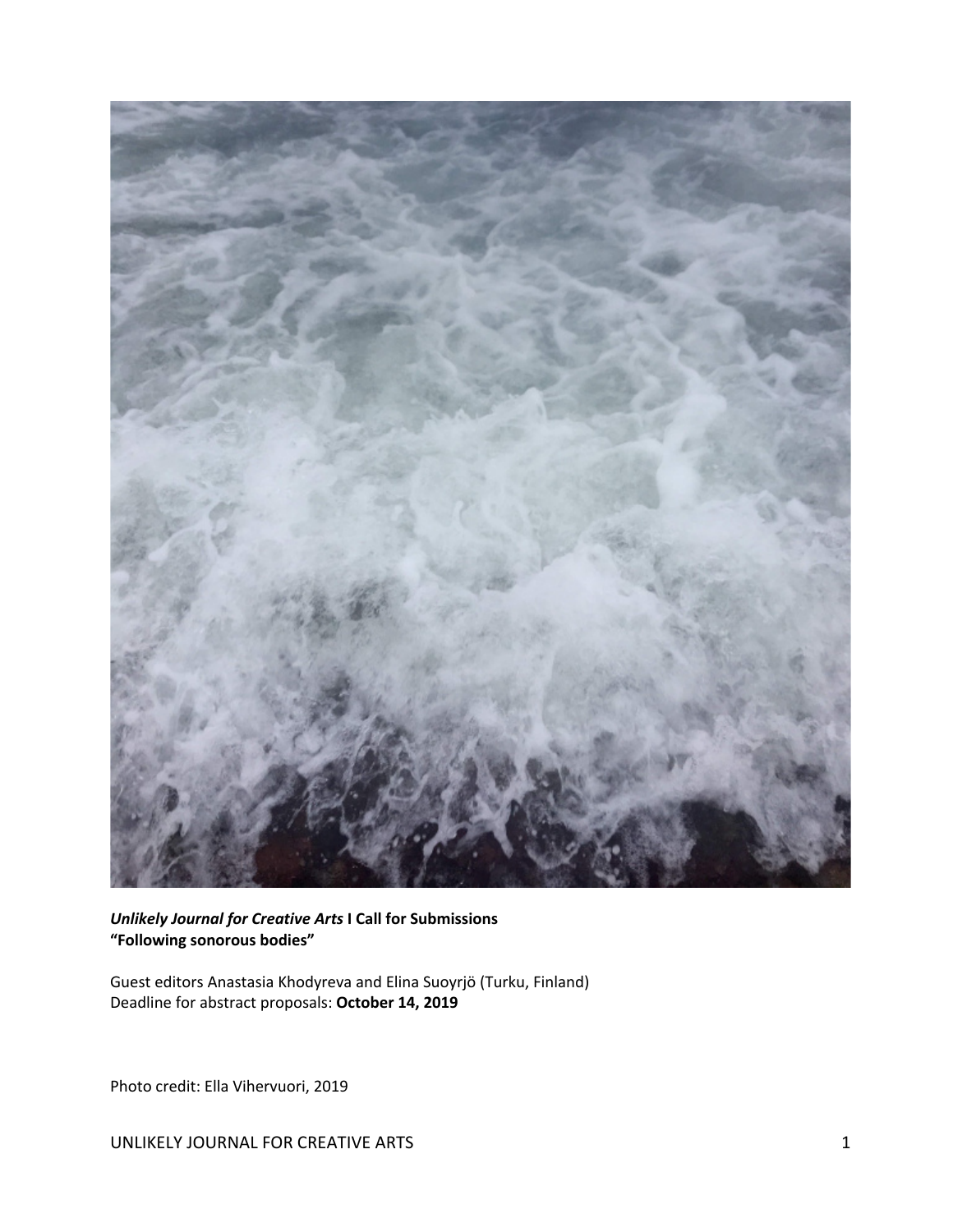This *Unlikely* issue aspires to work with the processual methodology of *following* in order to think with and through various sonorous bodies. Against habitual hierarchizing, binary and human-centric thinking, we wish to think about (and with) sonorous bodies enfolding and unfolding in relation to registers of gender, class, race, ethnicity, age, as well as human, more-than-human, posthuman, ahuman, and nonhuman. To attune differently to sonic bodies, we invite authors and artists to deploy, twist, and crack the intensively processual meta-methodology of following (as inspired by process philosophies such as Gilles Deleuze, Felix Guattari, Karen Barad, Erin Manning, Brian Massumi, Jane Bennett, Katve-Kaisa Kontturi, Milla Tiainen and Ilona Hongisto).

Philosophies and practices of following engage with materialities to inspire new appreciation of our involvements with matter, as it speaks to us and surprises us. As Katve-Kaisa Kontturi suggests, following works not by interpreting, explaining or classifying, but instead enables us "to embrace the 'work' of art [the sonic], its materiality, affective, and relational doings ... beyond the representational function, offering something new instead of what is already known" (Kontturi 2018:10). A malleable and embodied methodology, following goes with the flow in a process that intimately and intensely implicates the follower with the followed.

*Following sonorous bodies* invites writers and artists to engage with new materialisms with their promises and limitations to produce situated carnal knowledge about sonorous world(ings). Thinking about listening not solely with ears, but with the bodily (porous) wholeness, the issue welcomes contributors to follow emergent, diffracting and vibrating sonic materialities through writing, filming, recording, singing, crying... as they engage with topics that may include, but are not limited to:

- following as (embodied) listening to and with (sound) art
- listening to noises, voices, silences, and echoes outside of the milieu of sound art, that is elsewhere, with, into and beyond various breathing living embodiments
- interviewing as following
- following as attuning
- following as touching the sonic
- following the audible as un-learning the reflex to identify
- following as singing, screaming, yelling

In addition to conventionally scaled texts, we are interested in gathering processual pieces which may be overlooked or not appreciated by the conventional academic scene (such as documentation of various kinds, notes for or of evolving research). To this end, the issue seeks encounters with the matter of sound art as well as welcoming other diverse engagements by researchers, practitioners and writers with the sonic in the form of

- conventional articles and essays
- sound-, inter- and multimedia essays
- (interdisciplinary) art pieces and their documentations (with commentary/observations)
- documentation of related fieldwork
- notes/observations on related work-in-progress
- documentation of interviews with artists and experts in the field, roundtable discussions, etc.